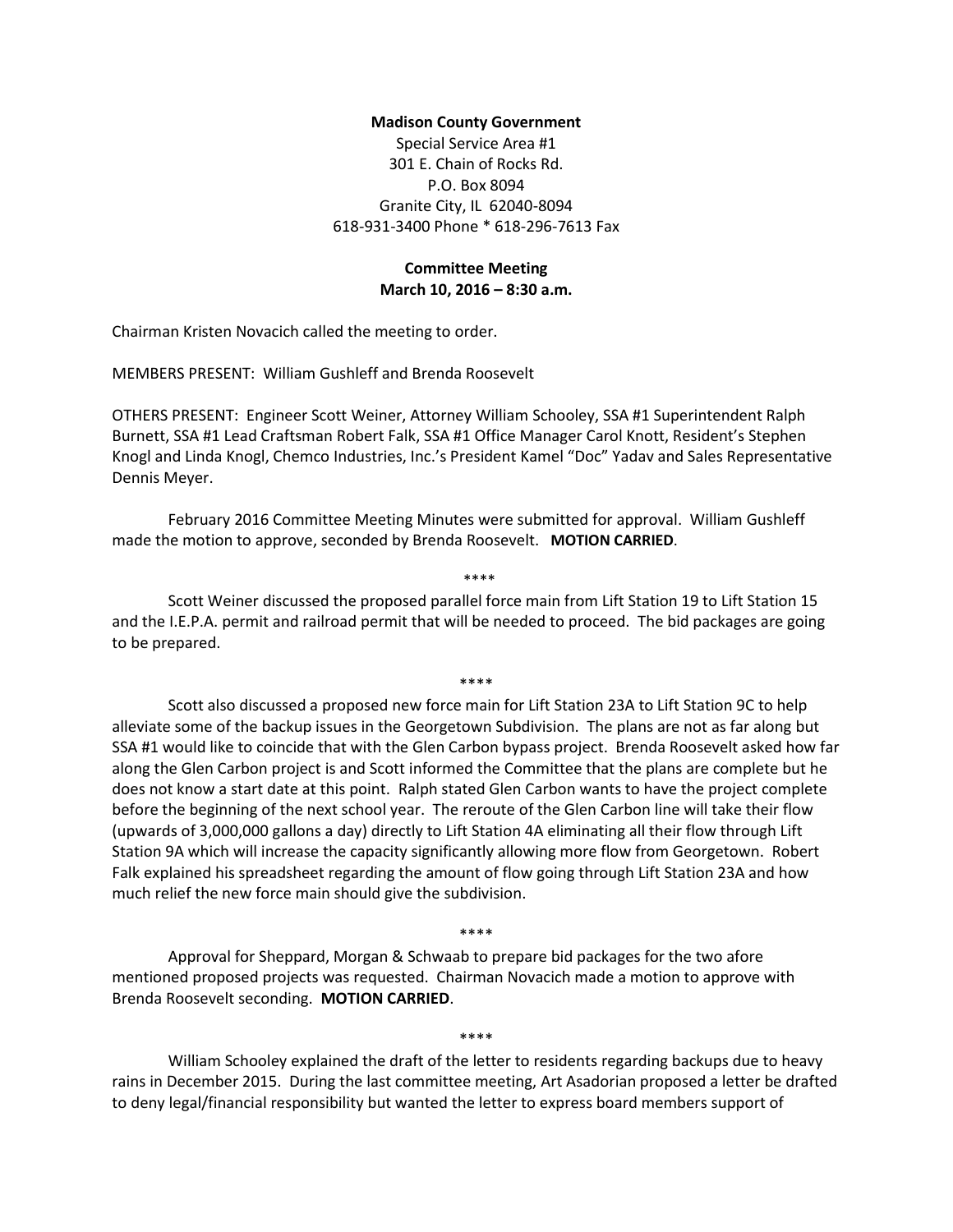residents efforts to seek compensation for their loses. Mr. Schooley suggested each individual board member decide whether to sign and distribute at their discretion.

\*\*\*\*

Approval was requested for William Schooley to approach the Water Companies in our district with a proposed agreement to not reconnect service for the resident until they provide documentation showing they have satisfied their unpaid sewer bill. Leo Konsen, the attorney for Mitchell Water, stated he was opposed to any such agreement and would suggest to their committee not to commit to this idea. Pontoon Water has agreed to the proposal. Mr. Schooley will approach Illinois American Water after he receives permission to proceed. Chairman Novacich made a motion to proceed, seconded by William Gushleff. **MOTION CARRIED**

Approval was requested to authorize William Schooley to begin foreclosure proceedings on commercial customers with a balance over \$5,000. There was a brief discussion regarding the status of delinquencies and some thoughts on how to approach the issue. This is just a starting point for reducing those delinquencies and how well it works will determine how to proceed prior to including residential accounts. William Gushleff made a motion to proceed, seconded by Chairman Novacich. **MOTION CARRIED**

\*\*\*\*

### \*\*\*\*

The email notification from FEMA regarding compensation for damages due to the heavy rains in December 2015 stated Madison County did meet the threshold for compensation but the State of Illinois as a whole did not. Therefore they would be looking into other criteria which may help. As this point there is no definite decision regarding compensation/declarations.

#### \*\*\*\*

Mr. Yadav addressed the Committee regarding Chemco's desire to continue to supply Madison County Special Service Area #1 with odor eliminating chemicals in our sewer system. He submitted pricing, Certification as a Minority Business Enterprise, performance records, mission statement, recommendation letters, etc. on their behalf. Superintendent Burnett expressed his positive feelings regarding their professionalism in the past.

### \*\*\*\*

The Balance sheets dated November 11/30/2015 (Revised) and 1/31/2016 were reviewed with a motion to approve both by Brenda Roosevelt, seconded by William Gushleff. **MOTION CARRIED**.

#### \*\*\*\*

The Purchase Order Report for February 2016 was presented for discussion and approval. A motion was made by Chairman Novacich to approve the report, seconded by Brenda Roosevelt.

The ayes and nays being called for on the motions to approve resulted in a vote as follows:

AYES: Chairman Novacich, Mr. Gushleff and Ms. Roosevelt.

NAYS: None.

### **MOTION CARRIED**.